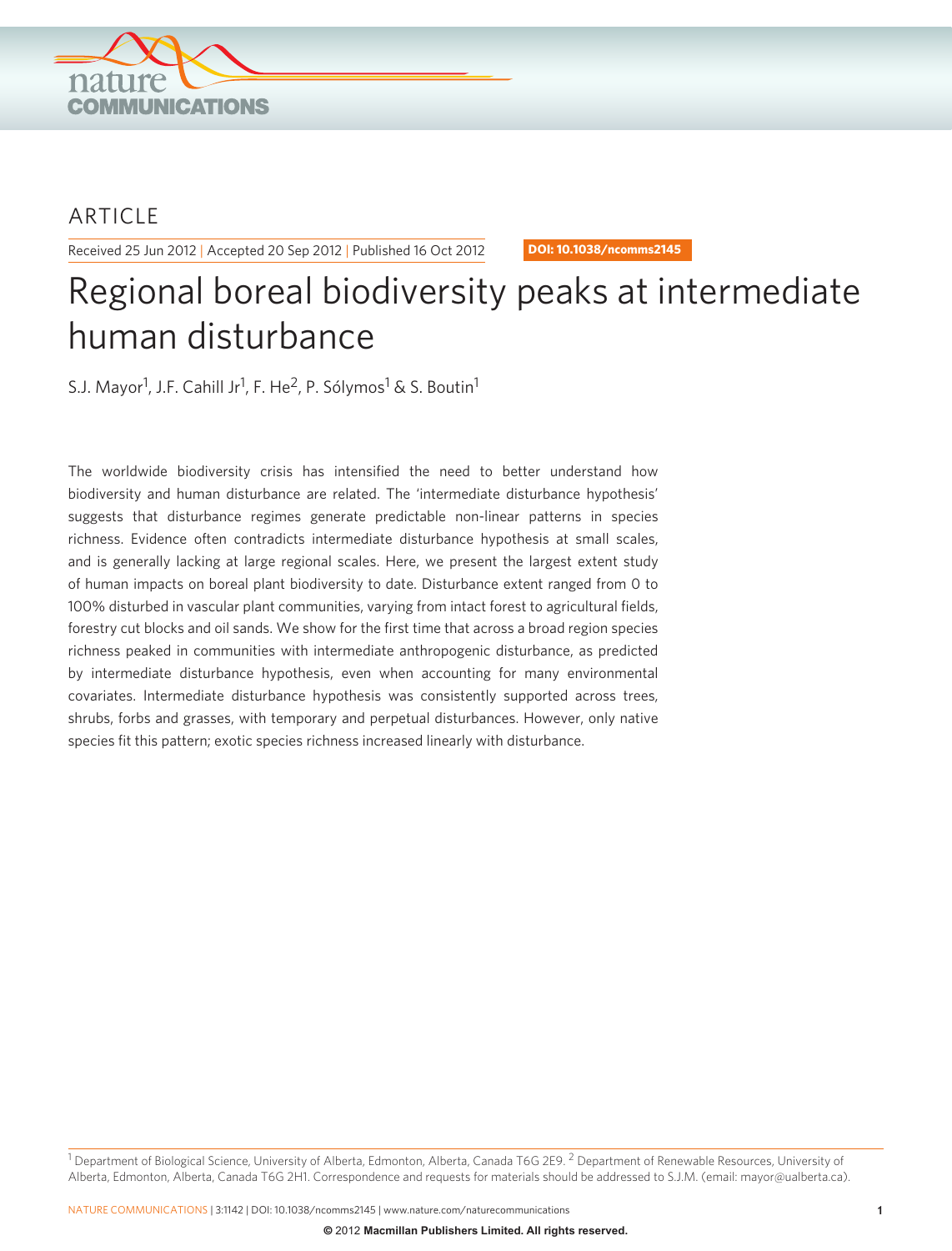The ongoing human-caused global biodiversity decline and<br>continuing expansion of human land use have deepened the<br>need to better understand the relationship of biodiversity to<br>anthropogenic disturbance<sup>l</sup> The 'intermediate continuing expansion of human land use have deepened the need to better understand the relationship of biodiversity to anthropogenic disturbance<sup>1</sup>. The 'intermediate disturbance hypothesis' (IDH), a foundational idea in community ecology, suggests that differences in disturbance among local communities can explain broad patterns in diversity throughout a region<sup> $2,3$ </sup>. In communities with moderate disturbance levels, species richness should be higher than in those with low or high disturbance<sup>[2,3](#page-4-1)</sup>. After nearly 40 years of research, most studies have found little or no empirical evidence to support the IDH<sup>4</sup>. Support has been even slimmer with anthropogenic than with natural disturbances<sup>4,5</sup>, and our ability to predict changes in community diversity patterns following human disturbance is still extremely limited<sup>4,5</sup>. Further, studies of the IDH have rarely differentiated native and exotic species, a puzzling oversight given concerns of exotic species invasions, particularly in disturbed environments<sup>[6](#page-4-3)</sup>.

One reason implicated for the scarcity of empirical support for IDH[4,5](#page-4-2) is that most investigations of diversity–disturbance relationships have been conducted at insufficiently small spatial scales<sup>7,8</sup>. Species richness varies non-linearly with spatial scale $9-11$  and processes thought to generate IDH vary with scale<sup>12</sup>, so support for the IDH may itself depend on the scale at which it is tested $4,7,8$ . Testing the IDH might best be accomplished by matching the scales of investigation to the scales at which those processes generating the IDH operate. Our understanding of the IDH is poorest at regional extents $4.5$  (that is, across multiple landscapes), where it has been mostly limited to the system to which IDH was first applied, tropical forest trees. Further, at regional extents—those at which land use planning and management are often conducted—the IDH has generally been tested only with natural not anthropogenic disturbances<sup>[4,5](#page-4-2)</sup>.

We tested the specific prediction of the IDH that a non-linear unimodal relationship exists between species richness and anthropogenic disturbance extent, with the greatest number of species present at intermediate disturbance. We conducted our test by examining local communities across the largest spatial extent to date: the 381,047-km2 boreal ecoregion of Alberta, Canada, an area comparable to Germany. Within this region, vascular plant species richness was sampled with 1ha surveys of 242 local communities ([Fig. 1](#page-1-0)). We used a direct measure of anthropogenic disturbance: area of land altered by human land use (hereafter 'extent') as assessed with aerial and satellite imagery of 150m radius circular areas. The sample plots exhibited a complete gradient (0–100%) in human disturbance extent: disturbances varied vastly in intensity, area and type among communities ranging from intact wilderness of one of the world's largest national parks (Wood Buffalo N.P.) to human-dominated landscapes of towns, forestry, agriculture, linear features, conventional oil and gas, and oil sands extraction. We found that species richness of boreal vascular plants showed a unimodal relationship with human disturbance. Richness peaked at intermediate disturbance, with or without accounting for numerous environmental factors, supporting the IDH. Also consistent with the IDH, communities at low and high human disturbance were composed of different sets of species, whereas communities with intermediate disturbance overlapped with those of low and high disturbance. However, we also tested the consistency of the IDH among native and exotic species individually and show that although native species exhibited the predicted peaked relationship of richness to human disturbance, exotic species instead increased linearly.

# **Results**

**Richness–disturbance relationship**. A simple unimodal model with peak at 47.7% disturbance best explained vascular plant species richness in relation to human disturbance extent: species richness peaked at intermediate disturbance [\(Fig. 2\)](#page-2-0), supporting the IDH.



<span id="page-1-0"></span>Figure 1 | Map of sampling locations. Presence of each vascular plant species was sampled at 242 sites within the boreal ecoregion of Alberta, Canada. The inset map shows Canada with the boreal region shaded.

That simple quadratic curve ( $r^2$  = 0.135, *P* < 0.001, *P* of increase in  $r^2$ over linear model <0.001) fit significantly better than other model shapes, whereas the linear regression model was not statistically significant ( $r^2$ =0.007, *P*=0.202; Supplementary Table S1).

**Species composition**. The IDH also predicts that composition of species should differ among communities depending on level of disturbance[2,3](#page-4-1). Mechanisms thought to drive the peaked disturbance–richness relationship, such as trade-offs in species traits associated with disturbance, suggest that communities with intermediate disturbance are more species rich because they are composed of species associated with both low and high disturbance levels<sup>2,3</sup>. Consistent with the IDH, we observed that communities with low  $( $33.3\%$ )$  and high  $( $66.7\%$ )$  disturbance were composed of significantly different sets of species (*P*<0.001), with species composition overlapping least among communities of low and high disturbance (*A*=0.028, [Fig. 3](#page-2-1)). Also consistent with the IDH, species composition of communities with intermediate (33.4–66.6%) disturbance overlapped with composition of communities with low  $(A=0.027)$  or high  $(A=0.017)$  disturbance ([Fig. 3\)](#page-2-1). The difference in composition between intermediate and low disturbance communities was statistically significant (*P*<0.001), whereas the difference between intermediate and high disturbance communities was less clear: it was not significantly more different in species composition than would be expected by chance  $(P=0.085)$ , but the higher *P*-value may be due in part to fewer sites in that comparison. Although a high proportion of sites sampled exhibited low disturbance, 30.7% of species were found only at sites with <33.3% human disturbance.

**Species origin and growth form**. One possible difference in species composition along the disturbance gradient is the proportion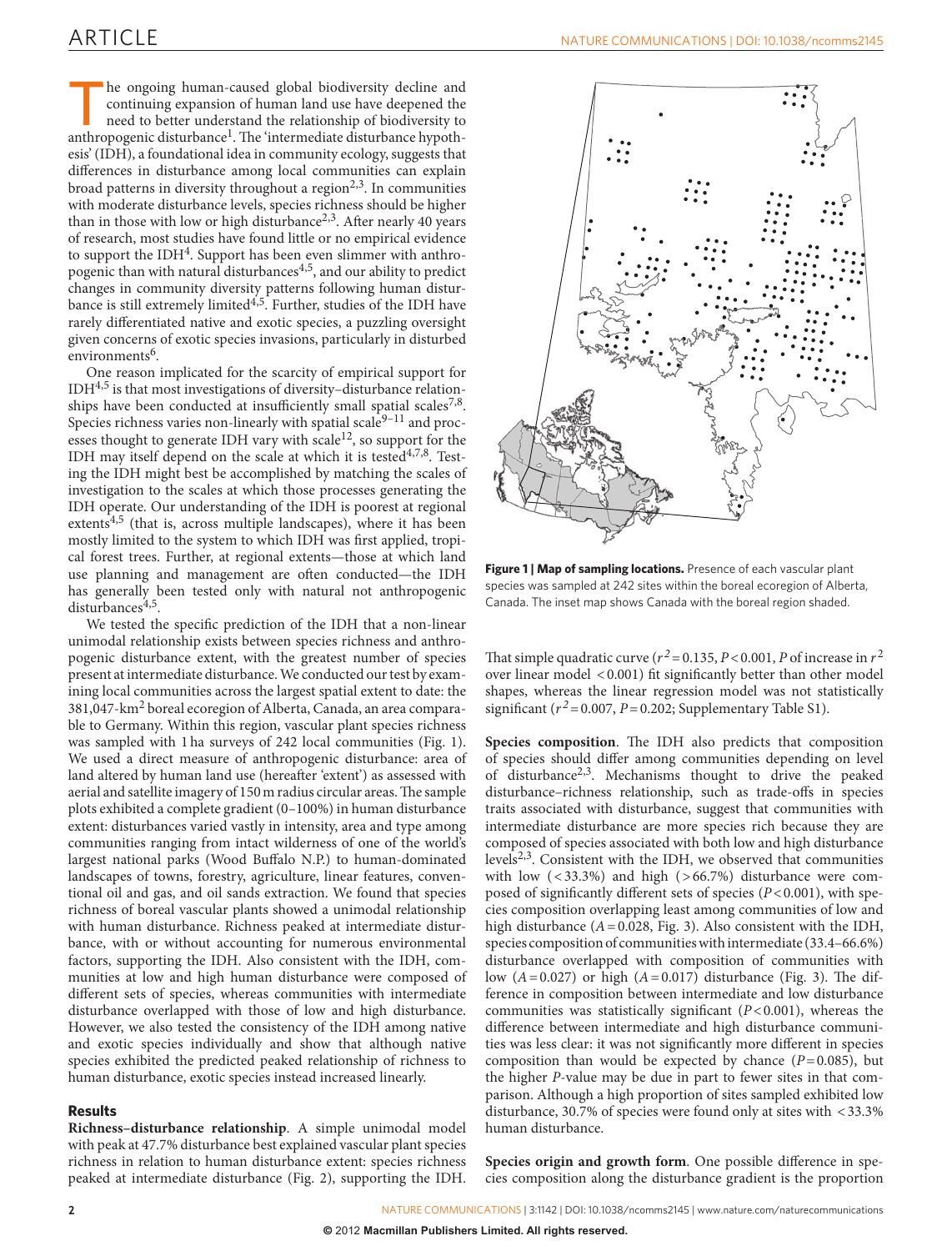

<span id="page-2-0"></span>**Figure 2 | Species richness to human disturbance relationship.** Species richness per hectare of boreal vascular plants as a function of percent total anthropogenic disturbance extent. The black solid curve represents the adopted model, a quadratic curve (*n*=242, *P*<0.001), which supports the IDH. The blue dashed line represents another candidate model, a linear regression that was rejected.

of native and exotic species. These groups are often managed differently: exotic species are traditionally considered of lesser conservation priority than native species and detrimental exotics ('invasive species') are often targets for control<sup>13</sup>. We therefore tested the IDH with native and exotic species separately. We found that although native species richness peaked at intermediate extent of human disturbance  $(r^2 = 0.104, P < 0.001)$ , exotic species richness increased linearly  $(r^2 = 0.371, P < 0.001, P$  of increase in  $r^2$  for quadratic model over linear=0.082, [Fig. 4a](#page-3-0); Supplementary Table S2). As native and exotic species showed different shaped functions, we compared the changes in native and exotic richness at ranges in disturbance extent less than or greater than 'intermediate disturbance', where native richness peaked, to better understand relative changes in these species groups. At <47.7% disturbance extent, native species increased (linear regression slope =  $0.503$ ) more steeply ( $P = 0.001$ , ANCOVA) with extent than exotic species (slope =  $0.119$ ). However, at >47.7% disturbance extent, native species decreased (slope =  $-0.693$ , s.e.=0.172) significantly more steeply than exotic species increased  $(slope = 0.022, s.e. = 0.038)$  with disturbance, as indicated by the standard errors of the absolute values of the slopes that were less than the gap between those errors. Anthropogenic disturbance was a more accurate predictor of richness of exotic species than of natives; disturbance extent explained 3.6 times the variance in exotics than in natives [\(Fig. 4a\)](#page-3-0).

The ratio of native to exotic species declined linearly with human-disturbed area (slope =  $-0.247$ ,  $r^2 = 0.203$ ,  $P < 0.001$ , [Fig. 4b\)](#page-3-0). The IDH was conceived without apparent consideration of invasive species, and the non-conformance of exotics implies the hypothesis may only apply to regional metacommunities with a 'closed' species pool. The correlation of exotic species and human disturbance is consistent with previous studies<sup>[13](#page-4-7)</sup>, and suggests that fundamentally different responses to disturbance exist among some groups. However, when we categorized species by 'growth form'[14,](#page-4-8) another common ecological categorization and indicator of functional role, richness of each type of vascular plant species (including forbs, graminoids, shrubs and trees), peaked at intermediate disturbance extent (Supplementary Table S3). The generality of the IDH among types of species requires greater scrutiny.



<span id="page-2-1"></span>**Figure 3 | Species composition compared by disturbance class.** Non-metric multidimensional scaling (NMDS) ordination of species composition across sites. Each point represents a sample site and each site is classified by percent human disturbance (blue: <33.3%, yellow: 33.4–66.6%, red: >66.7%). Overlap of sites in different disturbance levels indicates similarity in species composition between those levels. The axes are unitless.

**Environmental covariates**. Total species richness varied considerably along the disturbance gradient, an expected result shared by other related observational studies<sup>4,5,15</sup> owing to effects of numerous other factors including climate, topography, stand age, soil and other environmental conditions. We accounted for many such factors by constructing multiple regression models that included 19 environmental variables (Supplementary Table S4) including human disturbance, and again compared possible shapes of the relationship between richness and human disturbance. Consistent with the IDH, a quadratic curve with maximum species richness at intermediate disturbance fits best (*P*<0.001, Supplementary Table S5). As expected, including the environmental variables in the model better explained species richness across sites  $(r^2 = 0.709)$  than did the simple quadratic model of human disturbance in response to richness ( $r^2$ =0.137, *P*=0.780; Supplementary Table S5). However, accounting for these variables did not qualitatively change the shape of the relationship between richness and disturbance.

**Anthropogenic disturbance types**. Anthropogenic disturbance varied greatly in intensity, frequency, permanence and spatial characteristics, so different types of disturbance might be expected to drive different disturbance–diversity relationships as a result. Agricultural disturbance is often so frequent and intensive (for example, annual cultivation) such that successional processes are minimal, and primary roads plus urban and industrial sites are virtually permanent landscape changes. We classified those disturbances as 'perpetual'. By contrast, vegetation on forestry cut blocks, pipelines and seismic lines usually exhibit dynamic and successional changes in species composition following initial disturbance, classified here as 'temporary'. To investigate the relationship of richness to proportion of temporary human footprint, we excluded perpetual human footprint. In areas not perpetually disturbed, richness again peaked at intermediate temporary disturbance extent. The simple quadratic model with peak at 55.3% temporary disturbance fit significantly better than other model shapes  $(r^2 = 0.1136, P < 0.001, P$  of increase in  $r^2$  over linear model < 0.001; Supplementary Table S6); the linear model had a likelihood of 0.011 ( $\triangle AIC = 9.05$ , AIC weight=0.008). Thus, the IDH was supported both for total disturbance (including perpetual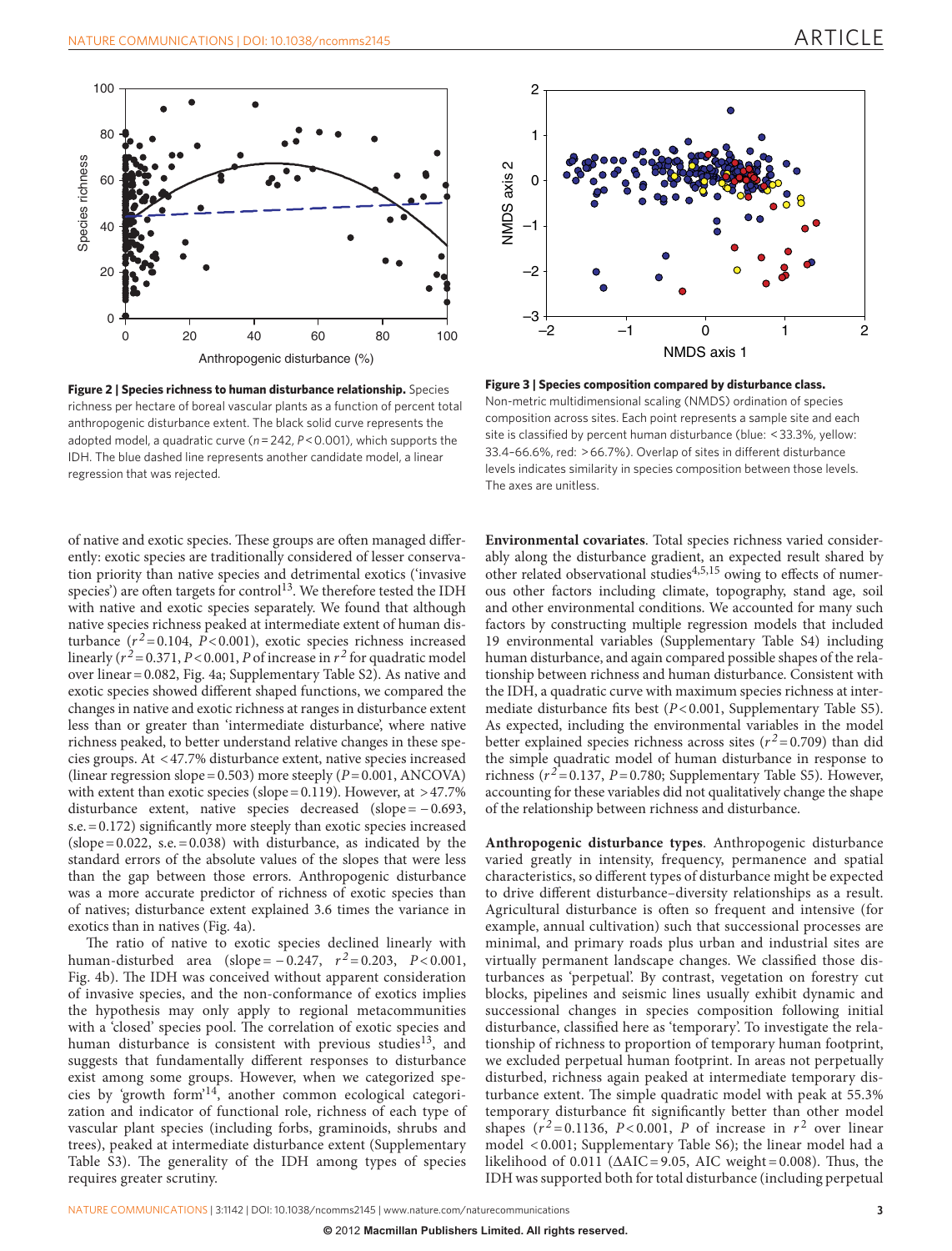

<span id="page-3-0"></span>Comparison of species richness per hectare of native and exotic boreal vascular plants in relation to percent anthropogenic disturbance extent. (**a**) Native (black circles) and exotic (blue squares) species richness as a function of disturbance extent. A quadratic model fit (solid black curve) native species richness with its peak at intermediate disturbance (*n*=237, *P*<0.001), whereas a linearly increasing model (dashed blue line) fit exotic species richness over human disturbance (*n*=237, *P*<0.001). (**b**) Ratio of native to exotic species richness as a function of disturbance extent

disturbance) and for temporary disturbance alone, suggesting the hypothesis is robust to disturbance permanence.

# **Discussion**

decreased linearly.

Our results for native species in anthropogenically disturbed communities lend support to the IDH, in contrast to more than 80% of other studies that did not exhibit the predicted unimodal relationship[4,5.](#page-4-2) We attribute support for IDH found in this study but not many others to several aspects of study design. First, our study was conducted at a large regional extent. Reviews of IDH concluded many tests of IDH have been inadequately small scaled<sup>4,5,8</sup>; few tests have approached the regional extents at which the IDH was intended to apply (for example, the 35,000-ha Budongo rainforest<sup>[3](#page-4-9)</sup>). Connell<sup>3</sup>, who advanced the IDH, was specific in stating this hypothesis applied to 'variation in diversity among local stands (that is, communities)', not among sites within small communities nor among large biomes. Diversity–disturbance relationships at either local (for example, within a single community) or interregional scales are generated by different processes and tend to exhibit different diversity patterns<sup>16</sup>. Our study was truly regional because we observed consistent results among widely separated communities sampled across a large geographic range. Second, we utilized a direct measure of disturbance: area altered by human land

use. Data-rich studies of tropical forest trees<sup>8,17,18</sup> have used indirect proxies for disturbance such as % pioneer species or canopy height, which may have contributed to their opposing conclusions and which have been criticized for their poor interpretability<sup>7</sup>. Third, the communities under investigation varied on a full gradient of 0–100% disturbance extent. Many studies may have encompassed a narrow range of disturbance levels, thereby risking missing any 'intermediate' peak in richness<sup>4,5,8</sup>.

Our results have important implications for prominent theories of species invasion, which predict a strong link between richness of native and exotic species. Communities richer in native species may be more resistant to invasion of exotics due to competition among species, thereby producing a negative relationship between native and exotic richness<sup>19–21</sup>. A contrasting idea suggests native and exotic species richness should be positively related because the key environmental factors driving richness are shared by native and exotic species<sup>22,23</sup>. We found little support for either of these conflicting predictions: native species (*x*) weakly explained exotic (*y*) richness ( $y = 0.030x + 1.440$ ,  $r^2 = 0.033$ ,  $P = 0.005$ ). By contrast, human disturbance was a relatively good predictor of exotic richness ( $r^2$ =0.371, *P*<0.001), supporting the view that exotic species are not independent drivers of native biodiversity declines, but 'passengers' simply accompanying community change in disturbed environments<sup>24</sup>.

Considerations of biodiversity conservation in regional land use planning decisions usually focus on preservation of species, which are at risk or have particular economic or cultural value. However, biodiversity is increasingly being more broadly consid-ered in land use planning decisions<sup>[25](#page-4-15)</sup>, species richness is considered in conservation prioritization<sup>26</sup> and ecological theory is being called upon to aid conservation-oriented land use decisions<sup>27</sup>. We show that the IDH can partially explain the variation in species richness found throughout a large region subjected to a diversity of anthropogenic impacts. Although simple, IDH is an enduring idea that may be applicable to land use planning<sup>28</sup> and along with invasion theories can contribute to understanding changes in native richness expected with human land use<sup>[29](#page-4-19)</sup>. Our results are generally consistent with both the IDH and the more specific 'patch mosaic dynamics hypothesis', which suggests that landscapes with a mosaic of disturbed patches of various intensity, extent and frequency can host the greatest diversity<sup>30</sup>. However, our findings also suggest that management strategies designed to maximize biodiversity by imposing intermediate human disturbance regimes could result in communities with species composition statistically indistinguishable from those at high disturbance [\(Fig. 3\)](#page-2-1), exclusion of some species or community types found only at low disturbance, and proportionally fewer native species<sup>29</sup> [\(Fig. 4b\)](#page-3-0). Thus, we strongly suggest any management application of this work takes into consideration the overall species composition across the study area, and not focus solely on species richness levels in individual plots. As disturbance was more strongly correlated with and better predicted richness of exotics than natives, management efforts aimed exclusively at maximizing species richness could have a greater impact on exotic species than natives. We found that although human disturbance significantly predicted native species richness  $(r^2=0.104, P<0.001)$ , the interactive effects of disturbance and exotic species richness explained nearly twice as much variation in native richness as did disturbance alone  $(r^2 = 0.206, P < 0.001)$ . Efforts to conserve native species diversity should therefore consider not only management of human disturbance but also the interactions of land use and exotic species, such as the roles of human disturbance in creating opportunities for exotic species establishment or acting as conduits for exotic dispersal[29,31.](#page-4-19) Catford *et al.*[29](#page-4-19) suggest a range of management options informed by IDH and invasion patterns. However, the inconsistency in support and possible scale dependence of IDH warrant caution in its application. In the boreal biome,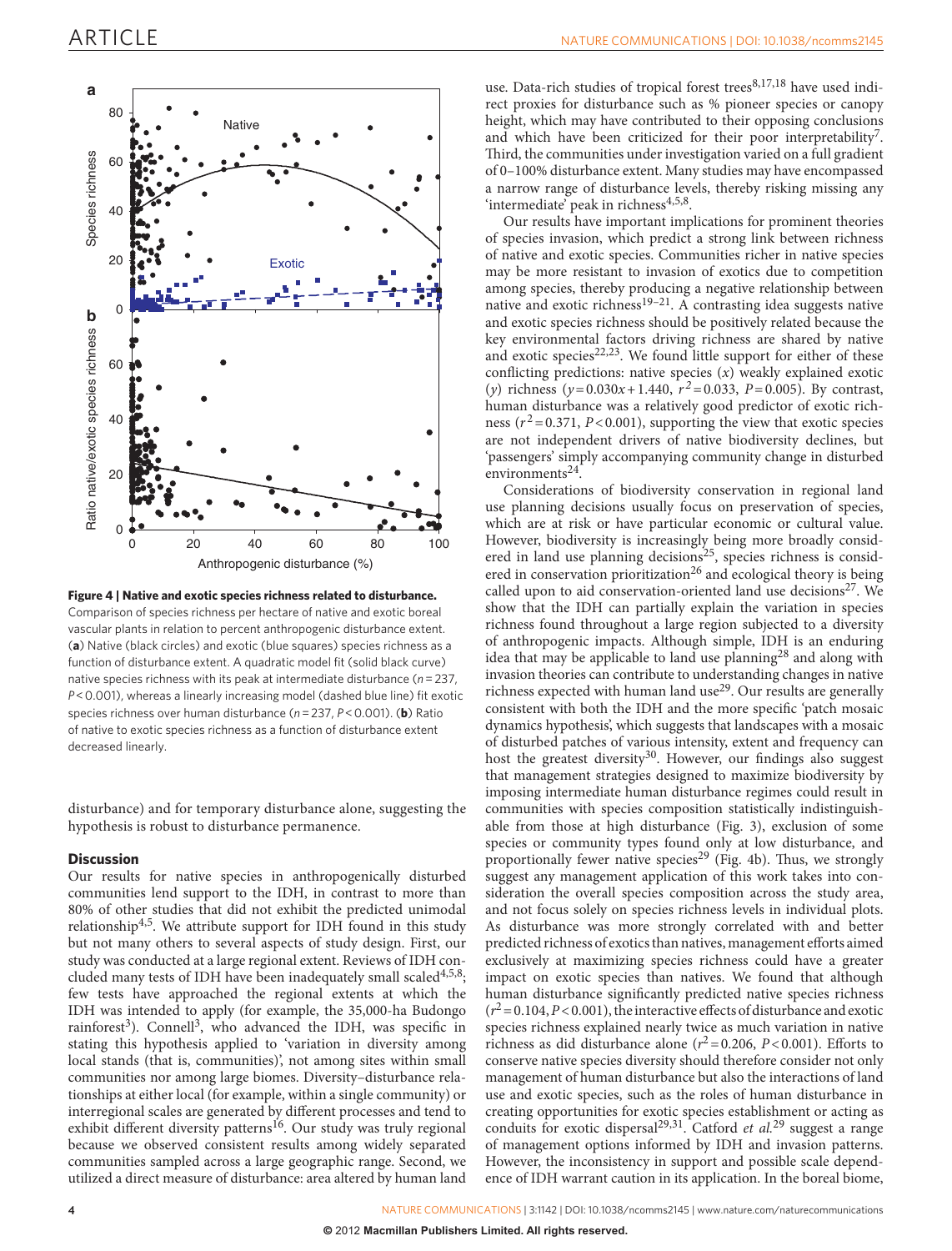among the world's largest and most intact terrestrial ecoregions, the IDH may serve as a starting point for understanding how continued expansion of human activities may affect local plant communities.

## **Methods**

**Study design**. Vascular plant richness was surveyed in the boreal ecoregion of the province of Alberta, Canada by the Alberta Biodiversity Monitoring Institute, using standardized protocols<sup>[32](#page-4-21)</sup>. Vascular plant species occupancy was surveyed within 1ha for 25min at 242 sites, a subset of 959 sites of the Canadian National Forestry Inventory grid with grid centre spacing of 20 km [\(Fig. 1](#page-1-0)). All surveys were conducted from 26 June to 18 August of 2003–2009. Human disturbance extent (% land area converted by humans) was assessed by manual interpretation of 1:30,000 aerial photos and SPOT satellite imagery within circles of 150m radius (7.07ha) at each site. Disturbance extent was assessed within a larger area than that at which richness was surveyed, because both direct local disturbances and those in the surrounding landscape may potentially affect local richness<sup>[33](#page-4-22)</sup>. We distinguished native and exotic species according to ACIM[S34](#page-5-0).

To determine the best-fit shape of the richness–disturbance relationship, we performed linear and polynomial regression analyses. Polynomial (quadratic and cubic) models required additional model parameters not included in simple linear regression, so we adopted those models only when they were both significant (reported as '*P*<0.05') and when they fit significantly better by explaining significantly more variation than the simpler model of fewer parameters, as diagnosed with an ANOVA of candidate models (reported as  $\gamma$  of increase in  $r^2$  over linear model'). In all cases, that frequentist model selection protocol resulted in the same adopted model as with model selection by AIC (highest model likelihood, AIC weight  $>0.5$ ).

**Disturbance types**. Human disturbance only described spatial extent of disturbance; it was not a measure of 'area removed' (as in some theoretical models) and we did not quantify intensity, frequency or time as disturbance, which varied greatly within and among disturbance types. Anthropogenic disturbances included agricultural pasture and croplands, forestry cut areas of variable ages, linear features (including pipelines, powerlines, roads, railways and cutlines primarily for oil/gas seismic exploration), industrial/commercial disturbances (including coal and mineral surface mines, oil and gas well pads, communication towers, gravel pits, heavy oil sands development and spoil piles), and both urban and rural settlements. Natural disturbances such as fire and insect damage were not correlated to anthropogenic disturbance.

**Species composition**. To determine if species composition of communities was consistent with proposed mechanisms for the IDH, we tested for differences in species composition among communities varying in human footprint. We classified sites as  $<$  33.3, 33.4–66.6 and  $>$  66.7 human footprint and used a multi-response permutation procedure using a Euclidean distance measure and rank-transformed distance matrix to make pairwise comparisons of species composition across sites grouped by human footprint class. We performed non-metric multidimensional scaling analysis, an ordination technique that graphically presents the overlap in composition across sites, then classified each site by disturbance level ([Fig. 3](#page-2-1)).

**Species origin and growth form**. We used a common non-taxonomic categorization of plant species—'growth form'—to explore the consistency of the IDH among species of different functional types<sup>14</sup>. Vascular plant species in boreal Alberta vary from small herbaceous forbs to tall woody canopy trees, and because these different growth forms have different functional roles, they could be expected to respond differently to disturbance<sup>35</sup>.

**Environmental covariates**. To determine the best-fit shape of the richness– disturbance relationship while accounting for potentially confounding variables, we constructed multiple regression models and selected model shapes as above. For human disturbance and each environmental covariate, we selected the best fitting linear or polynomial form. We used a subset of 146 sites for which data was available for 18 potentially confounding variables. We included in the models human disturbance plus the following: natural subregion type, latitude, longitude, elevation, topographic heterogeneity, growing degree days, mean annual temperature, mean annual precipitation, terrain wetness, site wetness, solar flux, canopy closure, oldest tree age, organic depth, soil type, surficial geology, slope position and landform classification (Supplementary Table S4). Too few data were available to include natural disturbance (year of last fire and natural disturbance extent) in the models. Details of environmental variable observation and estimation are available at www.abmi.ca.

**Temporary anthropogenic disturbance**. To investigate the relationship of richness to temporary disturbance, we categorized forestry cut areas, cutlines, pipelines and powerlines as temporary, and all other disturbances as perpetual. We first excluded all sites with any perpetual disturbance at the 1-ha scale where vascular plants were sampled. We then subtracted any perpetually disturbed area in the

150-m radius circle plot and calculated the proportion of temporary disturbance in the remaining area.

#### **References**

- <span id="page-4-0"></span>1. Barnosky, A. D. *et al.* Has the Earth's sixth mass extinction already arrived? *Nature* **471,** 51–57 (2011).
- <span id="page-4-1"></span>2. Grime, J. P. Competitive exclusion in herbaceous vegetation. *Nature* **242,** 344–347 (1973).
- <span id="page-4-9"></span>3. Connell, J. H. Diversity in tropical rain forests and coral reefs. *Science* **199,** 1302–1310 (1978).
- <span id="page-4-2"></span>4. Mackey, R. L. & Currie, D. J. The diversity-disturbance relationship: is it generally strong and peaked? *Ecology* **82,** 3479–3492 (2001).
- Shea, K., Roxburgh, S. H. & Rauschert, E. S. J. Moving from pattern to process: coexistence mechanisms under intermediate disturbance regimes. *Ecol. Lett.* **7,** 491–508 (2004).
- <span id="page-4-3"></span>6. Hobbs, R. J. & Huenneke, L. F. Disturbance, diversity, and invasion: implications for conservation. *Conserv. Biol.* **6,** 324–337 (1992).
- <span id="page-4-4"></span>Sheil, D. & Burslem, D. F. R. P. Disturbing hypotheses in tropical forests. *Trends Ecol. Evol.* **18,** 18–26 (2003).
- <span id="page-4-11"></span>8. Bongers, F., Poorter, L., Hawthorne, W. D. & Sheil, D. The intermediate disturbance hypothesis applies to tropical forests, but disturbance contributes little to tree diversity. *Ecol. Lett.* **12,** 798–805 (2009).
- <span id="page-4-5"></span>9. Preston, F. W. The canonical distribution of commonness and rarity: Part I. *Ecology* **43,** 185–215 (1962).
- 10. MacArthur, R. H. & Wilson, E. O. In *The Theory of Island Biogeography* (Princeton Univ Press, Princeton, NJ, 1967).
- 11. Whittaker, R. J., Willis, K. J. & Field, R. Scale and species richness: towards a general, hierarchical theory of species diversity. *J. Biogeogr.* **28,** 453–470 (2001).
- <span id="page-4-6"></span>12. Cadotte, M. W. Competition-colonization trade-offs and disturbance effects at multiple scales. *Ecology* **88,** 823–829 (2007).
- <span id="page-4-7"></span>13. Davis, M. A. In *Invasion Biology* (Oxford University Press, USA, 2009).
- <span id="page-4-8"></span>14. USDA-NRCS. *The PLANTS Database* (2011).
- 15. Hughes, R. A., Byrnes, J. E., Kimbro, D. L. & Stachowicz, J. J. Reciprocal relationships and potential feedbacks between biodiversity and disturbance. *Ecol. Lett.* **10,** 849–864 (2007).
- <span id="page-4-10"></span>16. Sax, D. F. & Gaines, S. D. Species diversity: from global decreases to local increases. *Trends Ecol. Evol.* **18,** 561–566 (2003).
- 17. Hubbell, S. P. *et al.* Light-gap disturbances, recruitment limitation, and tree diversity in a neotropical forest. *Science* **283,** 554 (1999).
- 18. Molino, J. F. & Sabatier, D. Tree diversity in tropical rain forests: a validation of the intermediate disturbance hypothesis. *Science* **294,** 1702 (2001).
- <span id="page-4-12"></span>19. Elton, C. S. In *The Ecology of Invasions by Animals and Plants* (Methuen & Co. Ltd, London, UK, 1958).
- 20. Kennedy, T. A. *et al.* Biodiversity as a barrier to ecological invasion. *Nature* **417,** 636–638 (2002).
- 21. Tilman, D. Niche tradeoffs, neutrality, and community structure: a stochastic theory of resource competition, invasion, and community assembly. *Proc. Natl Acad. Sci. USA* **101,** 10854 (2004).
- <span id="page-4-13"></span>22. Stohlgren, T. J., Barnett, D. T. & Kartesz, J. T. The rich get richer: patterns of plant invasions in the United States. *Front. Ecol. Environ.* **1,** 11–14  $(2003)$
- 23. Levine, J. M., Adler, P. B. & Yelenik, S. G. A meta analysis of biotic resistance to exotic plant invasions. *Ecol. Lett.* **7,** 975–989 (2004).
- <span id="page-4-14"></span>24. MacDougall, A. S. & Turkington, R. Are invasive species the drivers or passengers of change in degraded ecosystems? *Ecology* **86,** 42–55 (2005).
- <span id="page-4-15"></span>25. Boutin, S., Haughland, D. L., Schieck, J., Herbers, J. & Bayne, E. A new approach to forest biodiveristy monitoring in Canada. *For. Ecol. Manage.* **14,** S168 (2009).
- <span id="page-4-16"></span>26. Myers, N., Mittermeier, R. A., Mittermeier, C. G., da Fonseca, G. A. & Kent, J. Biodiversity hotspots for conservation priorities. *Nature* **403,** 853–858  $(2000)$
- <span id="page-4-17"></span>27. Bestelmeyer, B. T., Miller, J. R. & Wiens, J. A. Applying species diversity theory to land management. *Ecol. Appl.* **13,** 1750–1761 (2003).
- <span id="page-4-18"></span>28. Sasaki, T. *et al.* Management applicability of the intermediate disturbance hypothesis across Mongolian rangeland ecosystems. *Ecol. Appl.* **19,** 423–432  $(2009)$
- <span id="page-4-19"></span>29. Catford, J. A. *et al.* The intermediate disturbance hypothesis and plant invasions: Implications for species richness and management. *Perspect. Plant Ecol.* **5,** 231–241 (2012).
- <span id="page-4-20"></span>30. Pickett, S. T. A. In *The Ecology of Natural Disturbance and Patch Dynamics* (Academic Pr, 1986).
- 31. Didham, R. K., Tylianakis, J. M., Gemmell, N. J., Rand, T. A. & Ewers, R. M. Interactive effects of habitat modification and species invasion on native species decline. *Trends Ecol. Evol.* **22,** 489–496 (2007).
- <span id="page-4-21"></span>32. ABMI. *Alberta Biodiversity Monitoring Institute, Terrestrial field data collection protocols* (Edmonton, Canada, 2009). Available at: (http://www.abmi.ca).
- <span id="page-4-22"></span>33. Turner, M. Disturbance and landscape dynamics in a changing world. *Ecology* **91,** 2833 (2010).